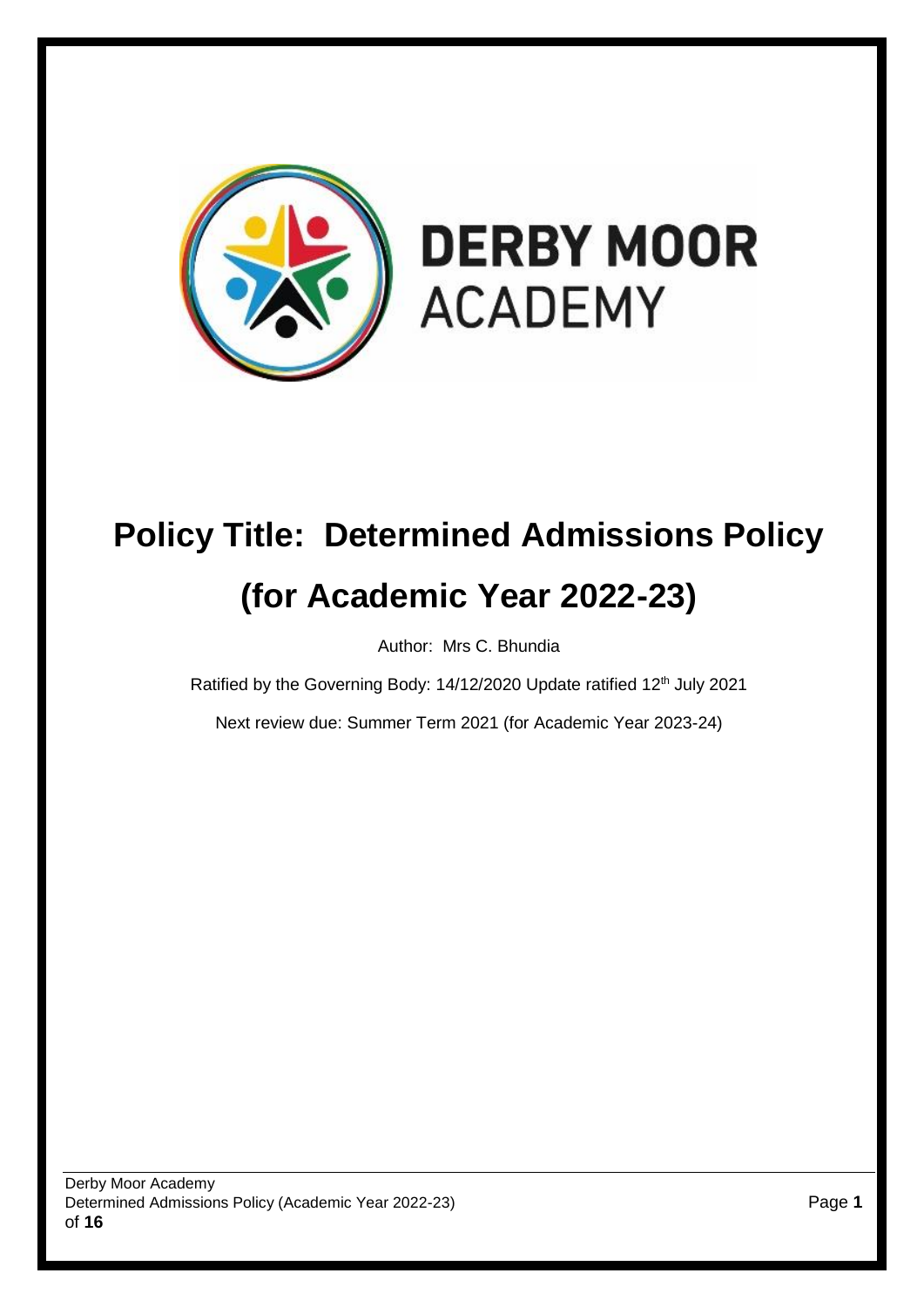# **Contents**

| Admissions criteria to be applied if places are over-subscribed  5 |  |
|--------------------------------------------------------------------|--|
|                                                                    |  |
|                                                                    |  |
|                                                                    |  |
|                                                                    |  |
|                                                                    |  |
|                                                                    |  |
|                                                                    |  |
|                                                                    |  |
|                                                                    |  |
|                                                                    |  |
|                                                                    |  |
|                                                                    |  |
|                                                                    |  |
|                                                                    |  |
|                                                                    |  |
|                                                                    |  |
|                                                                    |  |
|                                                                    |  |
|                                                                    |  |
|                                                                    |  |
|                                                                    |  |
|                                                                    |  |
|                                                                    |  |
|                                                                    |  |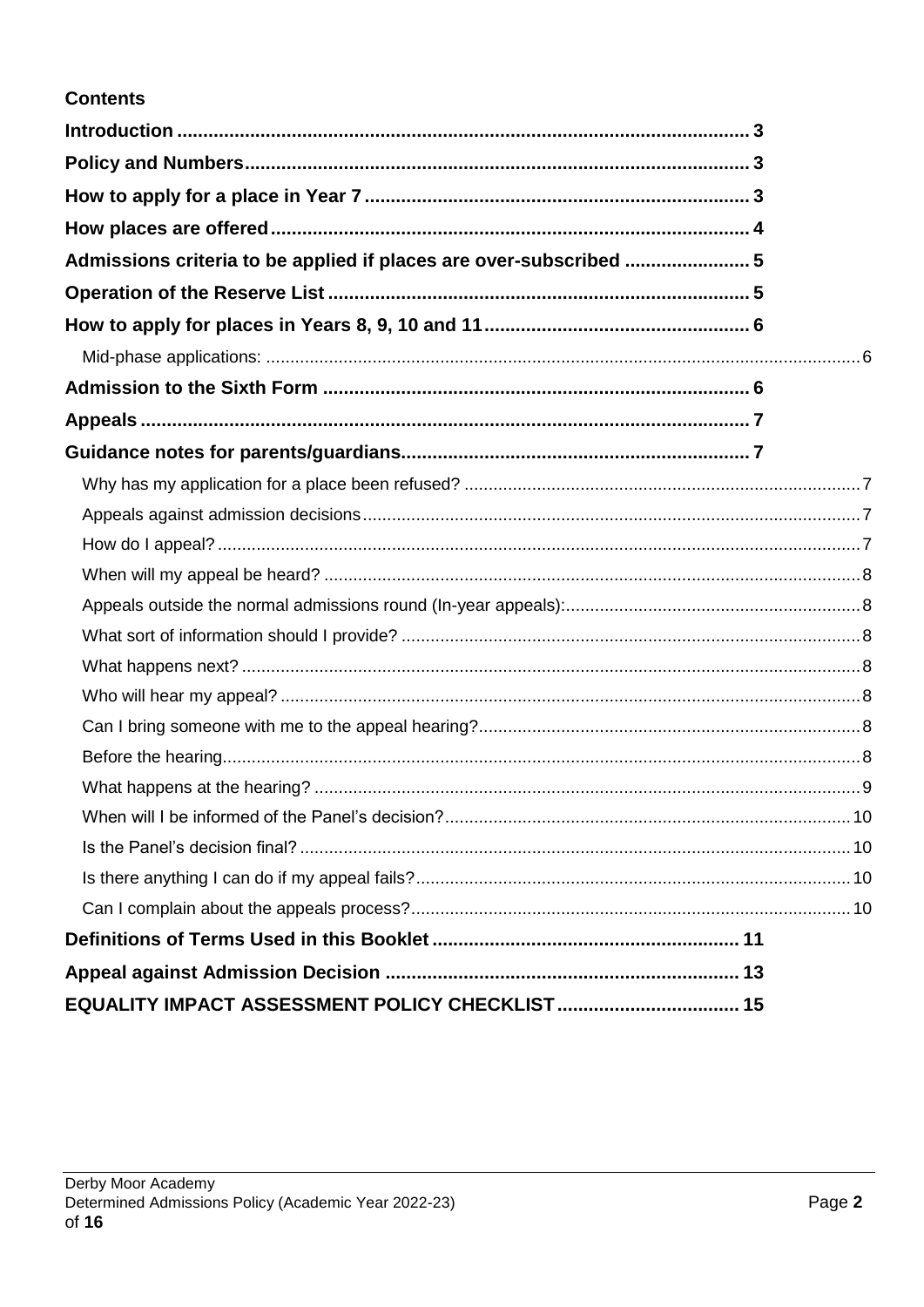# <span id="page-2-0"></span>**Introduction**

The school is a Trust School and therefore responsible for setting its own admission requirements and in common with state schools throughout the country, the school is part of a Coordinated Local Admission scheme; details are provided below.

In 2007, National Statutory changes to Admission Legislation were published. These changes mean that all school preferences expressed by parents must be given equal consideration.

Although there are minor variations in practice across the country, each Local Authority (LA) Area shares the following common features:

- A single application form covers application to all state secondary schools;
- Parents can express at least 3 school preferences;
- A child will receive only one offer of a school place.

# <span id="page-2-1"></span>**Policy and Numbers**

Pupils will be admitted into Year 7 without reference to ability or aptitude. The published admission number for Year 7 - 10 for the year commencing 1 September 2022 will be 300. For Year 11 the admission number is 266.

# <span id="page-2-2"></span>**How to apply for a place in Year 7**

The application process for admissions into Year 7 is coordinated by Derby City Council, which acts on behalf of the governing body to offer places at Derby Moor Academy.

The purpose of a coordinated scheme is to establish mechanisms for ensuring that, as far as possible, every parent/carer of a child who has applied for a school place in the normal Primary-Secondary transfer admission round receives an offer of one school place on the same day.

Parents/Carers have a legal right to be able to request a place at Derby Moor Academy. Derby City Council, the Admission Authority, must meet a parental request as long as it does not create overcrowding within the school.

Parents must complete the Common Application form that is sent directly to Primary Schools or can be obtained from the L.A. This form must be returned directly to the L.A. Admissions Team for processing by the stated closing date which is usually towards the end of October in the year previous to admission into Year 7.

Parents can also apply online at http://www.derby.gov.uk/education-and-learning/schools-andcolleges/secondary-school-admissions/

All parents are advised to read the Local Authority booklet for parents on secondary admissions.

Parents wishing to visit the school prior to submitting an application are welcome to do so, though it may not always be possible to organise this at short notice. Visits are not interviews and do not affect any decision regarding the availability of a place. Please contact the school to make arrangements.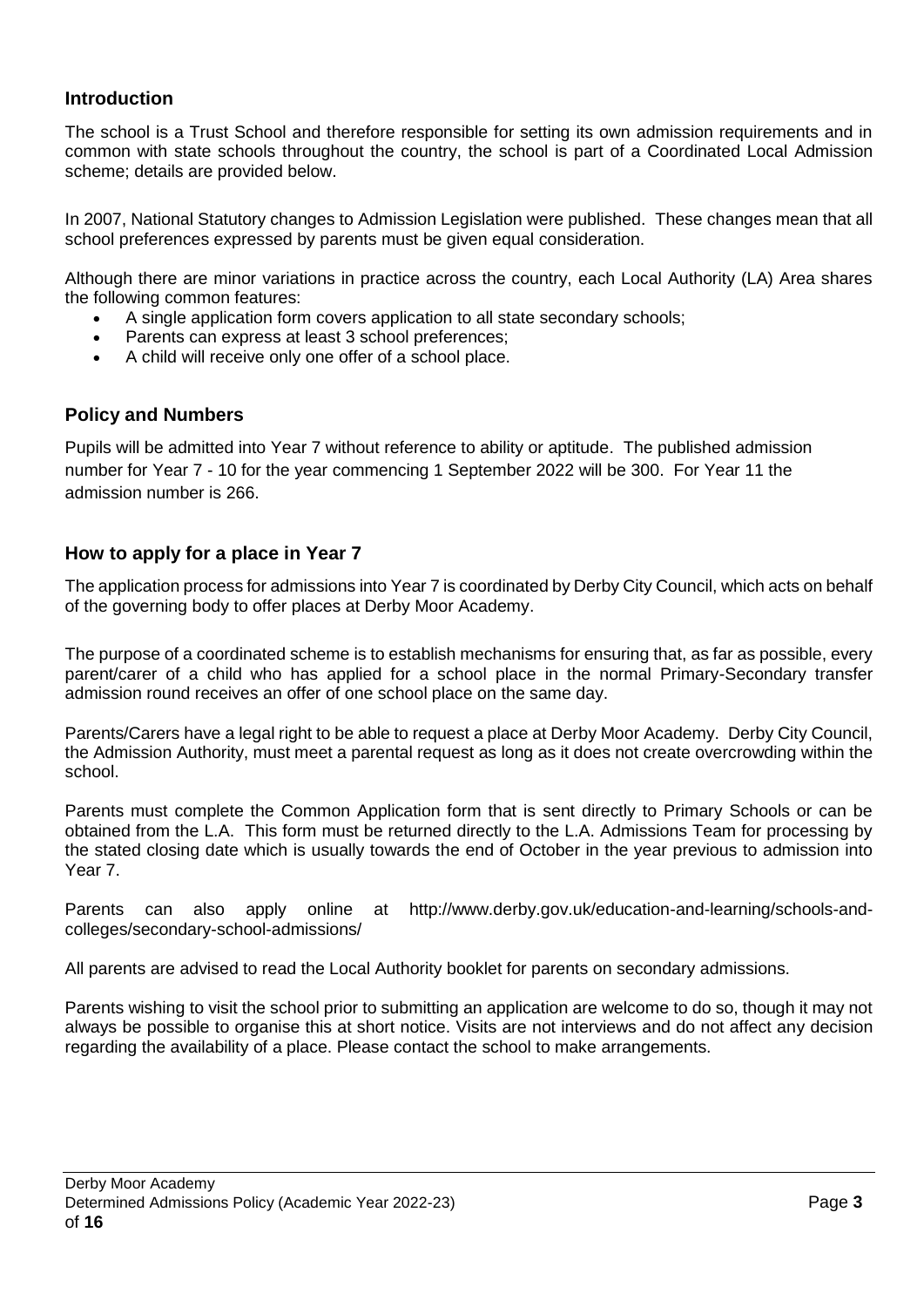# <span id="page-3-0"></span>**How places are offered**

For admission into Year 7 at Derby Moor Academy from September 2019, the LA, on behalf of the Governing Body, will offer places to 300 children. This is the Published Admission Number (PAN) for that year group. In the event that more than 300 applications are received, the oversubscription criteria will be applied to determine priority for places.

# **The Ranking Stage**

When you complete the Common Application Form you will be asked to rank your preferred schools in the order of your preference (most local authorities ask for 3 preferences; some allow more).

Every admitting authority must consider each expressed preference equally, regardless of whether the school was placed first, second, third etc.

This means that for *every* school named on the form, the child is ranked against other children by applying the schools published school admissions priority criteria to each child's particular circumstances.

The priority is *not* influenced by the school preferences order expressed on the Common Application Form.

# **The Allocation Stage**

Allocation of school is made by the Local Authority up to the prescribed number of places available at each individual school. The places are allocated in the order that children appear on the eligible list.

If a child is on the eligible list for one or more schools, then the child is allocated to the school for which the parent expressed the highest preference.

If the child is not on the eligible list of a 'preferred' school, then the child will be placed by the Local Authority at the nearest appropriate school with a place available. The Local Authority will post notification of allocation on 1 March 2022, (those who applied by on-line application will receive the decision by email on the same date).

Offer letters will be issued by the LA on the National Offer Date (1 March or first working day after).

If parents/carers apply for a place after the closing date their application will not be looked at in the first round of allocations. If there are still spare places available, the L.A. Admissions Team will then consider all late applications and offer places.

<span id="page-3-1"></span>To apply for a place after the start of term or in any other year group please contact the school for an application form.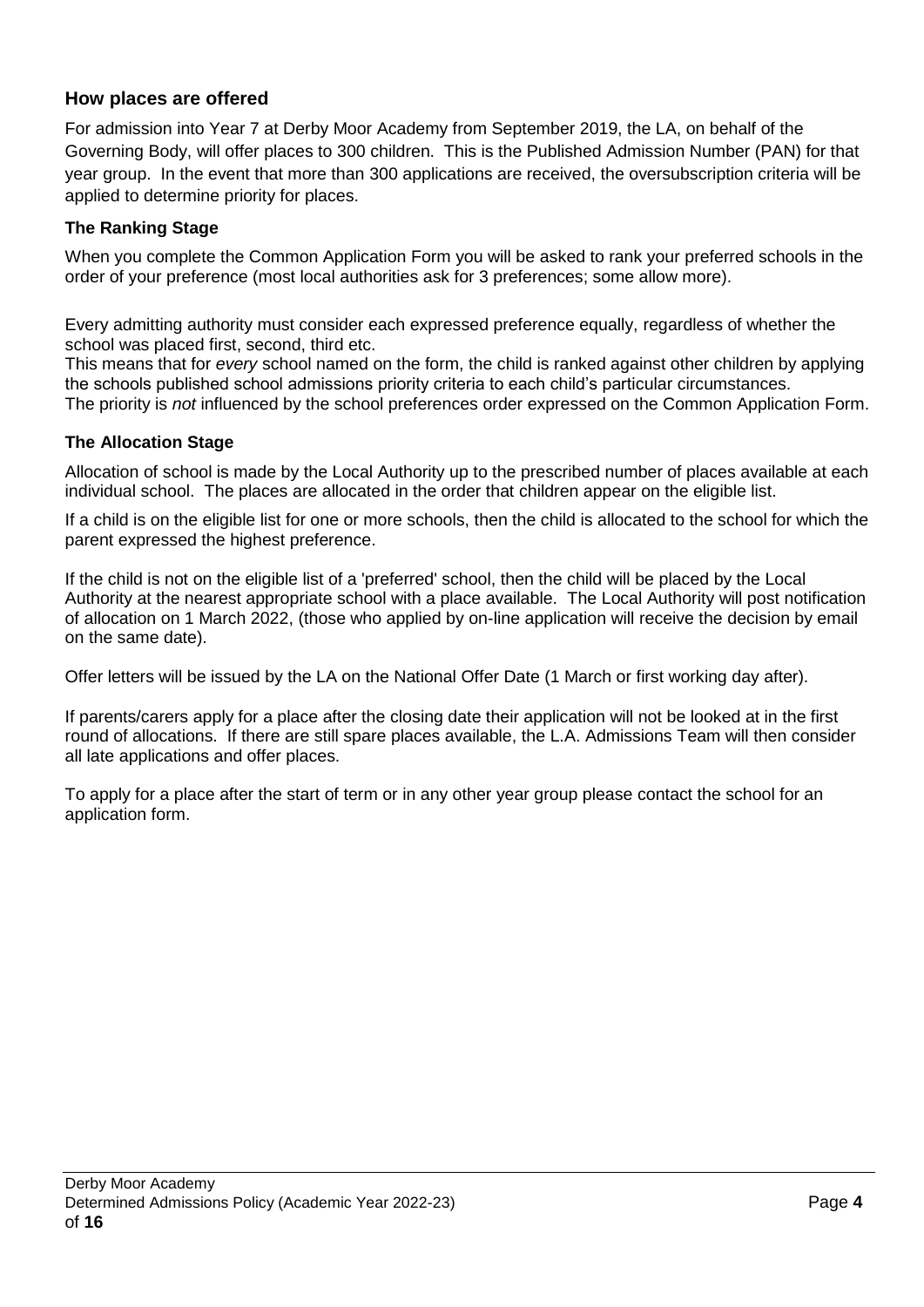# **Admissions criteria to be applied if places are over-subscribed**

Parents will be contacted immediately if a place becomes available for their child, but should be aware that their child's place on a waiting list may change if an application is subsequently received that meets a higher criterion than their own.

When the school is oversubscribed, after the admission of pupils with Statements of Special Educational Needs where the school is named in the Statement, priority for admission will be given to those children who meet the criteria set out below, in order:

- 1. A 'looked after child' or a child who, appears (to the admission authority) to have been in state care outside of England or was previously looked after but immediately after being looked after became subject to an adoption, residence, or special guardianship order 67. A looked after child is a child who is (a) in the care of a local authority, or (b) being provided with accommodation by a local authority in the exercise of their social services functions (see the definition in section 22(1) of the Children Act 1989).
- 2. Children who are both living<sup>1</sup> in the Normal Area<sup>2</sup> or Catchment Area served by the school and have siblings<sup>3</sup> (brothers or sisters) of compulsory school age still attending the school at the time of their admission.
- 3. Other children living<sup>1</sup> in the normal area at the time of admission.
- 4. Children who do not live<sup>1</sup> in the Normal Area<sup>2</sup> served by the school but who have siblings<sup>3</sup> (brothers or sisters) of compulsory school age attending the school at the time of their admission.
- 5. Other children whose parents have requested a place.
- 6. Children whose parents did not request a place by the Local Authority deadline for completion of the Common Application Form.

<sup>1</sup>The home address is defined as the address of the adult with parental responsibility with whom the child normally lives and which applies at the time of application. Applications based on future addresses can only be considered up to 6 teaching weeks before the child is expected to take up the place and upon confirmation of a minimum of six month tenancy agreement or exchange of contracts'.

 $2A$  map showing the catchment area or normal area and/or further information can be obtained from the school.

<sup>3</sup>A sibling is defined as another child of compulsory school age living in the same family home.

# <span id="page-4-0"></span>**Operation of the Reserve List**

Derby City Council Children and Young Peoples' Directorate will establish a Waiting List for Derby Moor. This will be maintained up to the end of September in the next academic year, i.e. September 2022. The list will be in rank order and determined according to the Criteria identified above when the number of applications exceeds the places available in the intake year or Year 7 at Derby Moor Academy. Derby Moor Academy itself will not maintain a Waiting List.

As part of the coordinated scheme for secondary admissions, the LA Admissions Team holds the initial reserve list on behalf of the governing body until the end of the first week of the autumn term in the initial year of intake. After this time the Governing Body, as the admissions authority for the school, will maintain the list for a minimum of one term.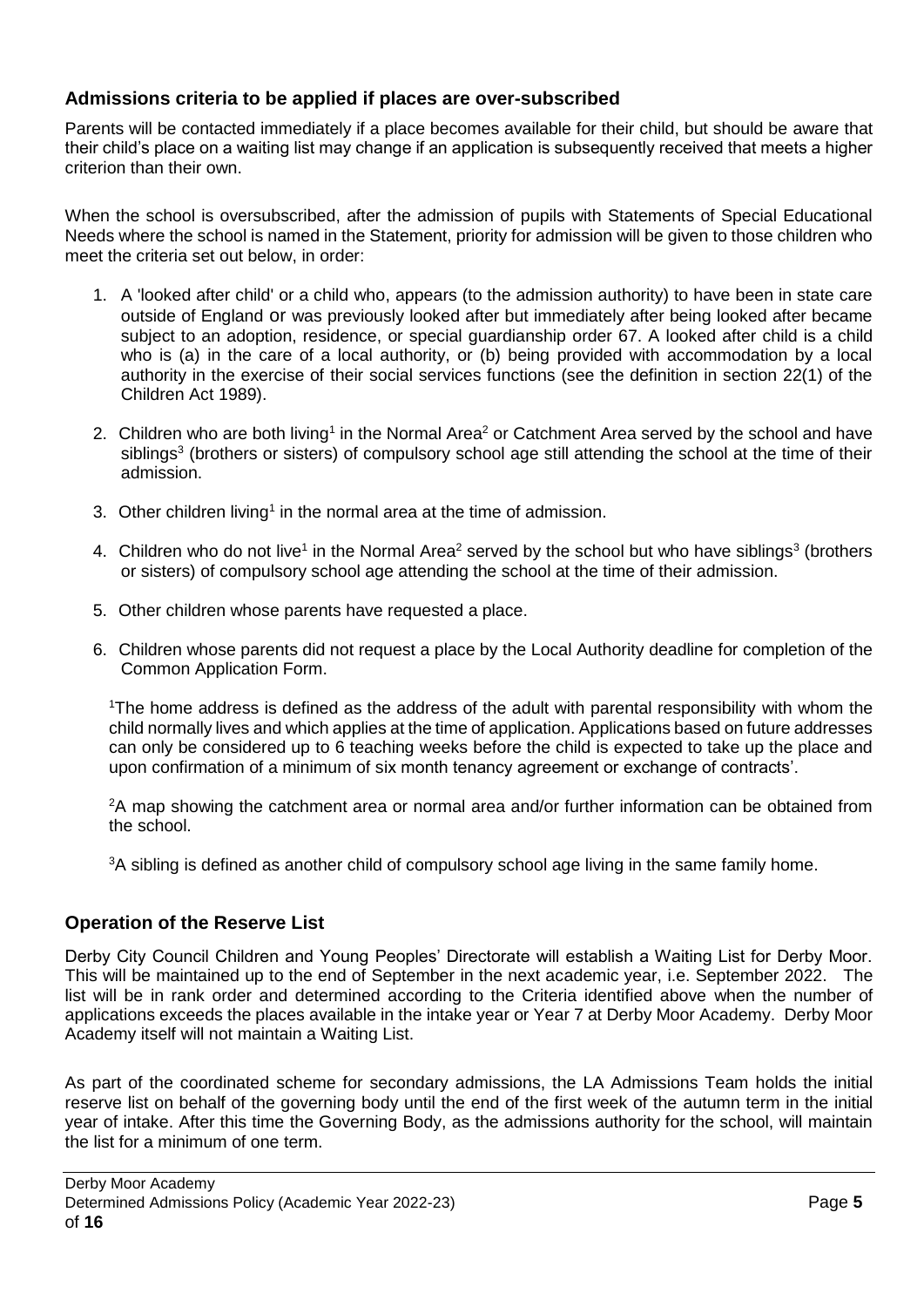# <span id="page-5-0"></span>**How to apply for places in Years 8, 9, 10 and 11**

All applications for a place at Derby Moor Academy must be made directly to the Derby City Council Admissions Section, using the Co-ordinated Admission Scheme.

Parents/carers will be required to complete the Common Application Form and Derby Moor will be informed of the application. The Council will manage the admissions process on behalf of Derby Moor Academy.

If the school is oversubscribed and the applicant refused a place then Parents/Carers can appeal to an Independent Appeal Panel against this decision. The Children and Young Peoples' Services will advise parents/carers how to make representation to the Panel.

Applications for places in these year groups at any time of the year: A Local Authority application form must be completed and returned to the Local Authority.

## <span id="page-5-1"></span>**Mid-phase applications:**

Parents whose applications are not immediately successful will be held on the reserve list for that year group by the school for a period of one term following the term of application. All mid-phase applications should be coordinated with the LA Admissions Team. Applications will be ordered on the list according to the oversubscription criteria and when places become available, they will be offered accordingly. Parents should be aware that their place on the waiting list may vary if applications are subsequently received which meet a criterion higher on the list than their own.

Note: The Governing Body Admissions Committee and Trust Board reserve the right to verify information and, if misrepresentation is confirmed, refuse or cancel the place.

Governors have resolved, at their discretion, to exercise their right not to accept applications from children with known behaviour difficulties. This decision should be referred to the 'In Year Fair Access' panel.

*Please note that names held on the reserve list will not be carried over to the new school year. Parents wishing to remain on the list should contact the school.*

# <span id="page-5-2"></span>**Admission to the Sixth Form**

The Planned Admissions Number for external candidates admitted to the  $6<sup>th</sup>$  form of Derby Moor Academy each academic year varies depending on the number of Year 11 we think will remain at Derby Moor Academy.

Typically we take between ten and twenty external candidates. Entry requirements are as follows:

- a. The course required is available
- b. Space is available in the subject groups at the selected examination level.
- c. The candidate meets the course requirements of the particular course. Entry requirement details are given in the 6<sup>th</sup> Form Prospectus.

All candidates who meet all three criteria will be invited to a meeting to discuss their chosen course options.

In the event of over-subscription of candidates meeting the general and specific requirements for entry to particular courses, any surplus places after allocation of transferring internal students from Year 11 will be allocated to external students by using the oversubscription criteria on page 5 of this document.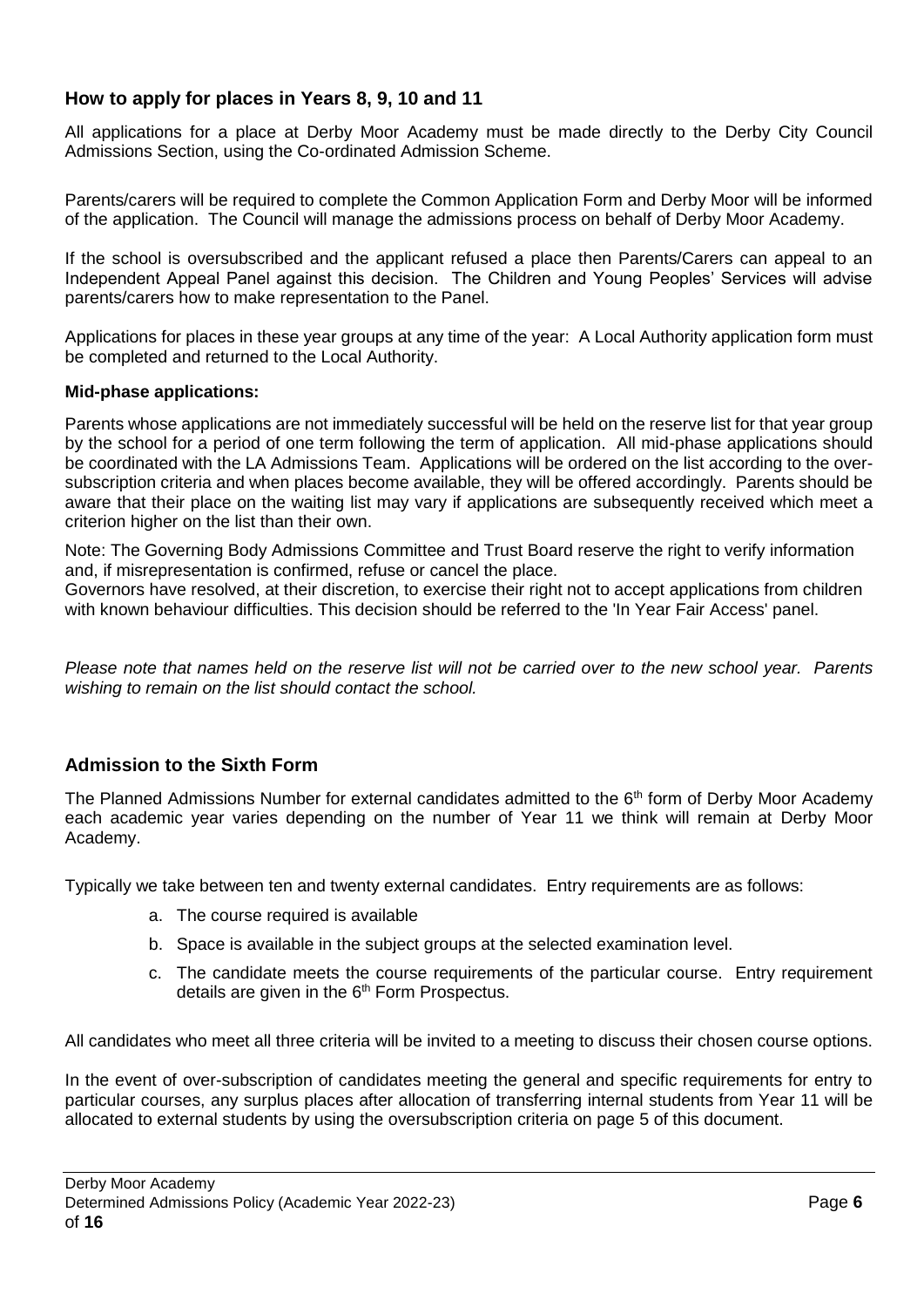# <span id="page-6-0"></span>**Appeals**

Parents have the right of appeal under the School Standards and Framework Act 1998 against the refusal of a place at any of the schools for which they have applied. Parents wishing to appeal must contact the admission authority for the school(s) to find out the procedure and the date by which any appeal must be received by them. Except where their child has been permanently excluded from two or more schools and at least one of the exclusions took place after 1 September 1997. In the case of such a child, the parents' right of appeal is suspended for a period of two years following the second or subsequent exclusion.

Parents whose child has a Statement of Special Educational Needs may appeal to an independent appeal tribunal against a named school under the 1996 Education Act. This is a different appeal tribunal and parents are advised to contact the Special Needs Section on 020 8820 7512 about this.

The Department for Children, Schools and Families published a guide for parents on school admissions and appeals. The guide outlines the school admissions and appeals processes: what parents can expect from the admissions system, how to object to unlawful arrangements, and how to find further information and support. Copies of the guide can be downloaded or ordered from TeacherNet.

The parent of any child who is refused a place at the school has a right of appeal to an independent Appeals Panel. The panel consists of three people who are independent of the school's Governing Body and the Local Authority. The panel will consider the circumstances of the case put before them. Both the Governing Body and the parents must abide by the decision it makes.

# <span id="page-6-1"></span>**Guidance notes for parents/guardians**

# <span id="page-6-2"></span>**Why has my application for a place been refused?**

The School Admissions Code exempts Local Authorities from the duty to comply with parental preference when doing so would 'prejudice the provision of efficient education or the efficient use of resources'. These form the grounds on which your application has been refused.

All schools must have an admission number for each age group. The admission number is set by the local authority with regard to the capacity of the school. This number forms part of the admission arrangements for a school; once it has been published in the information for parents' handbook the admission authority for that school cannot admit above that number.

The admission number for schools is subject to annual consultation. If you are refused a place in a school, it will be because the admission number for the year group to which you are applying has been reached and no further places can be allocated by the admission authority.

# <span id="page-6-3"></span>**Appeals against admission decisions**

If your child has been refused a place at a Derby Moor Academy you have the right to appeal to an independent Appeal Panel. This is your opportunity to explain your reasons for wanting to send your child to the school and the independent Appeals Panel will decide if those reasons are strong enough to overturn the decision of the Admission Authority for the school.

## <span id="page-6-4"></span>**How do I appeal?**

You should complete the Appeal Against an Admissions Decision form and return it to the address shown by 31 March 2022 (for applications for Year 7 commencing September 2022) at the very latest. A copy of this form can be found at the end of this pack.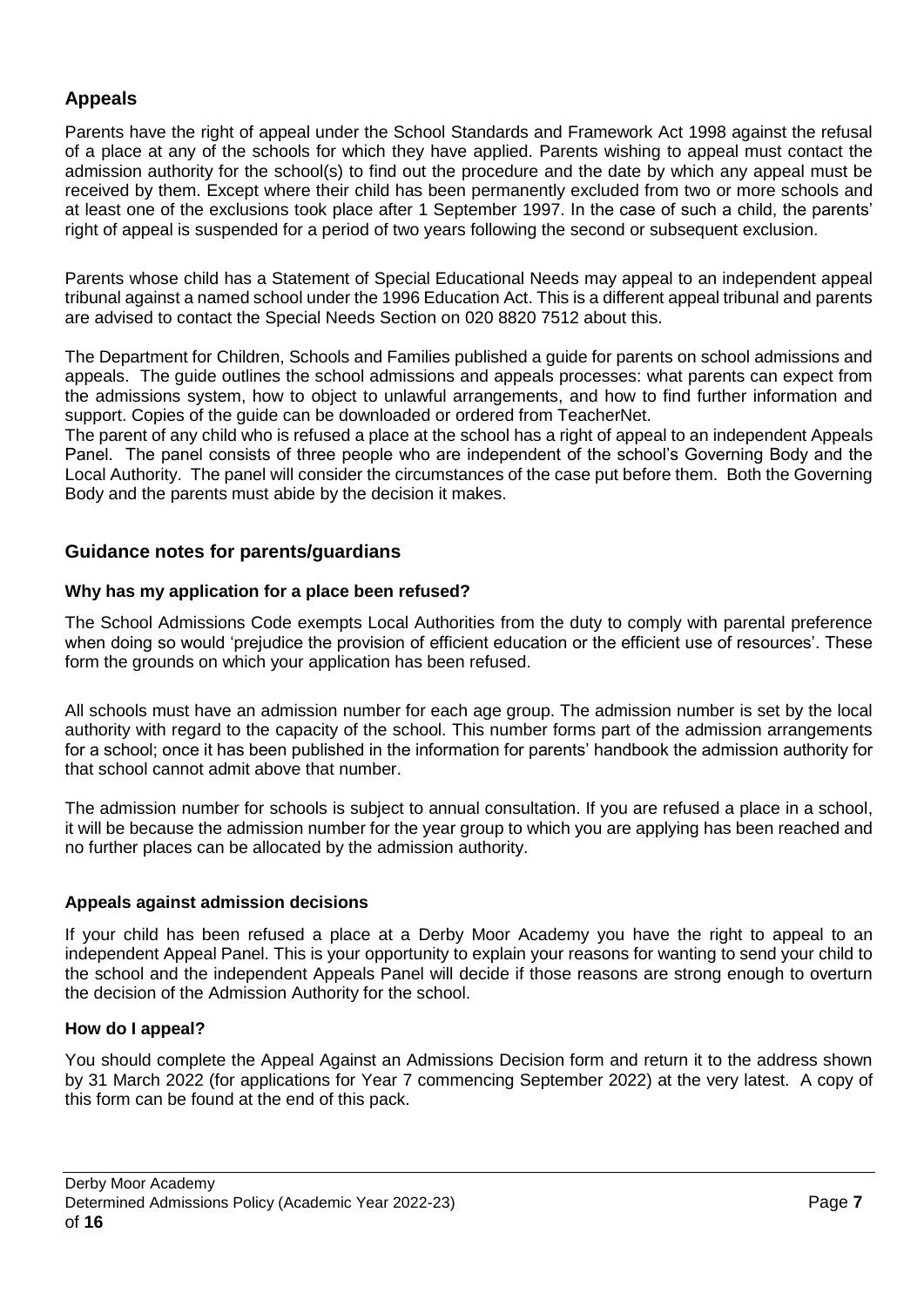# <span id="page-7-0"></span>**When will my appeal be heard?**

Appeals for entry into Year 7 at the normal point of entry:

The hearing should take place by 26 May 2022. Any appeals which are received after the closing date of 31 March 2022 will be heard, where possible within 40 school days from the deadline for lodging appeals (31 March 2022) or within 30 school days from the date the appeal was lodged.

#### <span id="page-7-1"></span>**Appeals outside the normal admissions round (In-year appeals):**

All in-year appeals will be heard within 30 school days of the appeal being lodged.

The admission authority for the school must write to you at least 10 school days before the hearing to confirm the date. Organisations such as the Advisory Centre for Education (ACE) can give you advice on preparing your case www.ace-ed.org.uk

#### <span id="page-7-2"></span>**What sort of information should I provide?**

On the form, you should give all the reasons why you think that your child should be given a place at the school. For example, if you want medical factors to be taken into account you need to provide a letter from your doctor or other medical professional with your appeal form. It is up to you to provide any evidence from professionals (such as doctors or social workers) that you think is relevant.

#### <span id="page-7-3"></span>**What happens next?**

You will receive a letter from the Clerk to the Appeal Panel acknowledging that your appeal form has been received. The Clerk to the Appeal Panel will then let you know where and when your appeal will be heard, giving you at least 10 school days' notice. About a week before the appeal hearing you will receive a copy of the papers that will be considered at the hearing, which will consist of your appeal form, a written statement from the Admission Authority explaining why your child was not offered a place at the school and details of the procedure that will be followed at the hearing.

#### <span id="page-7-4"></span>**Who will hear my appeal?**

The Appeal Panel consists of 3 (or sometimes 5) people who are independent of both the school and the Admission Authority and are not involved in decisions about school admissions in Derby. The Panel members do, however, have knowledge of education provision or of educational conditions in the area. There will also be a clerk at the meeting whose job is to advise the Panel on procedures and to take notes of the hearing. It is only the members of the Appeal Panel who decide the outcome of your appeal, based on the information provided to them.

## <span id="page-7-5"></span>**Can I bring someone with me to the appeal hearing?**

You can bring a friend or adviser with you to the hearing and they can speak on your behalf if you wish. You can also bring an interpreter or signer with you if you need one or you can ask for one to be provided for you. If you wish to bring a Choice Adviser, a locally election politician, an education social worker, special educational needs adviser or learning mentor with you to the hearing you can do so but you will need to arrange this yourself. If you are going to bring someone with you to the hearing you should let the Clerk to the Panel know in advance.

## <span id="page-7-6"></span>**Before the hearing**

You need to confirm that you can attend the hearing on the date set. If you cannot attend on the date of the appeal hearing and it cannot be rescheduled (for example, because it is a multiple appeal involving lots of other parents), the appeal will go ahead in your absence. Your appeal will be decided on the written information you submit. *It is important that you include as much relevant information as you can in order that the panel can make as informed a decision as possible.*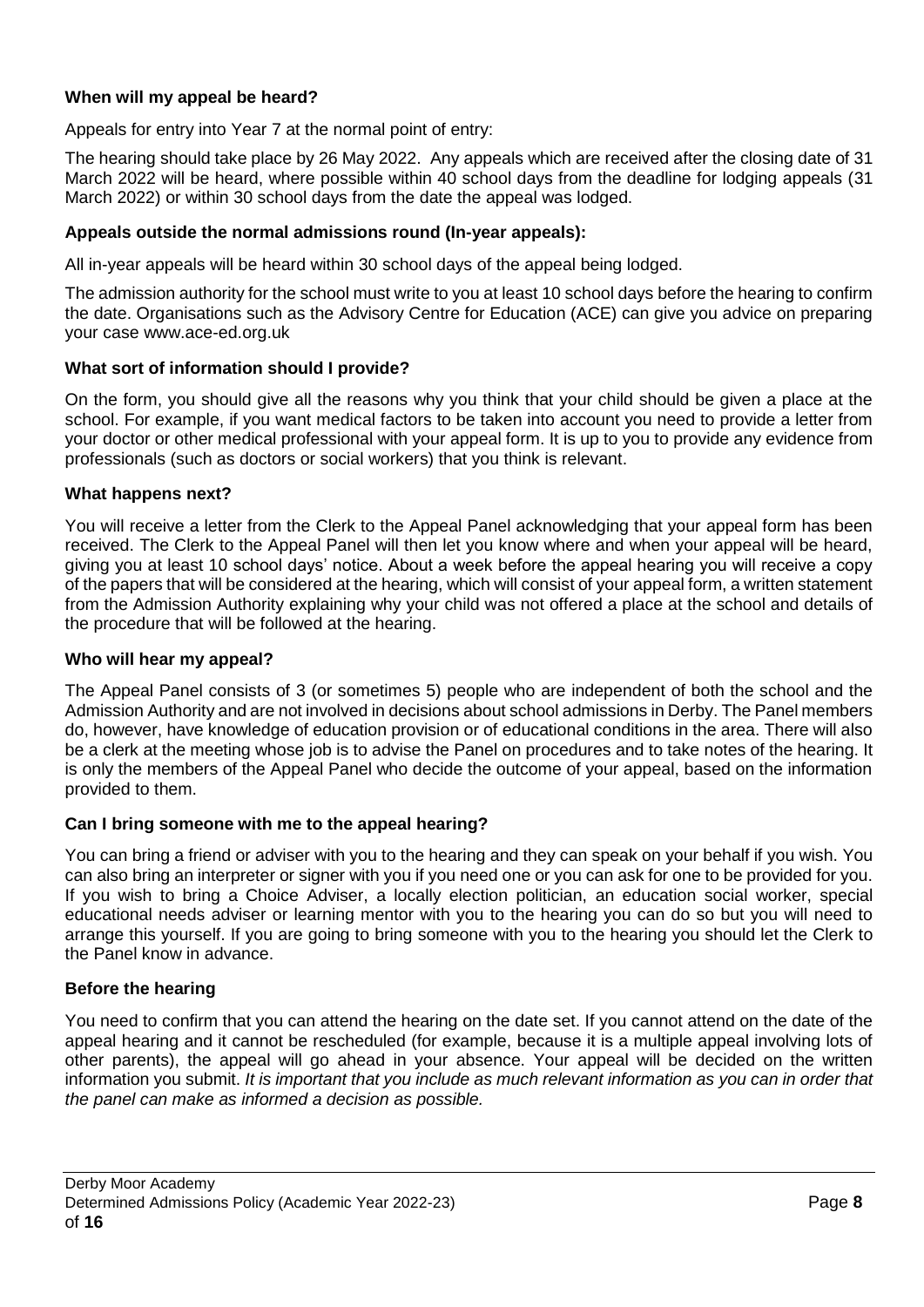You should also provide any written evidence that is asked for in the letter. Members of the school you are appealing for are not allowed to support your appeal, for example by writing a letter for you to take to the hearing.

Letters from your child's current school will not be taken into consideration by the appeal panel, nor will school reports. Derby Moor Academy Trust is a non-selective authority therefore such information is not necessary.

You can request information from the admission authority to help you prepare your case. Contact a member of the School Admissions Team or the Choice Adviser (see contact details later in the document)

# <span id="page-8-0"></span>**What happens at the hearing?**

The hearing will be as informal as possible but will follow a set procedure.

# **Step One**:

The admission authority's representative explains to the appeal panel the reasons for turning down your application.

The panel decides whether the admission authority applied their published arrangements correctly, and whether there was good reason for turning down your application. In short this means that the Panel have to decide whether the admission arrangements for the school were properly applied and, if so, whether giving your child a place would prejudice the provision of efficient education or the efficient use of the resources at the school, that is to say whether the school will experience difficulties if it admits another child. If the Panel finds that there would be no prejudice then it must uphold your appeal and your child will be admitted to the school. If the Panel finds that there is prejudice then it must go on to the second stage.

# **Step Two:**

If the panel decides there was good reason for turning down your application, you will still have the chance to state why you are appealing against the decision. You will be able to:

- $\circ$  explain why you believe that the school would be the best place for your child;
- $\circ$  tell the panel about any special circumstances that might justify your child being awarded a place;
- $\circ$  submit additional evidence or documentation that might be relevant to your appeal, such as a medical note from a doctor to support an application on the basis of exceptional social or medical need;

This is the balancing stage, where the Panel reaches its decision by weighing the difficulties the school would experience if it took another child against the strength of your case. If the Panel decides that your case outweighs the difficulties of the school, your appeal will be upheld and your child will be admitted to the school. Otherwise, your appeal will be unsuccessful.

# **Step Three:**

If the panel decides that your case is the stronger, it will uphold your appeal and your child will be awarded a place at the school. If it finds that the admission authority's case is stronger, it will uphold the decision not to offer your child a place.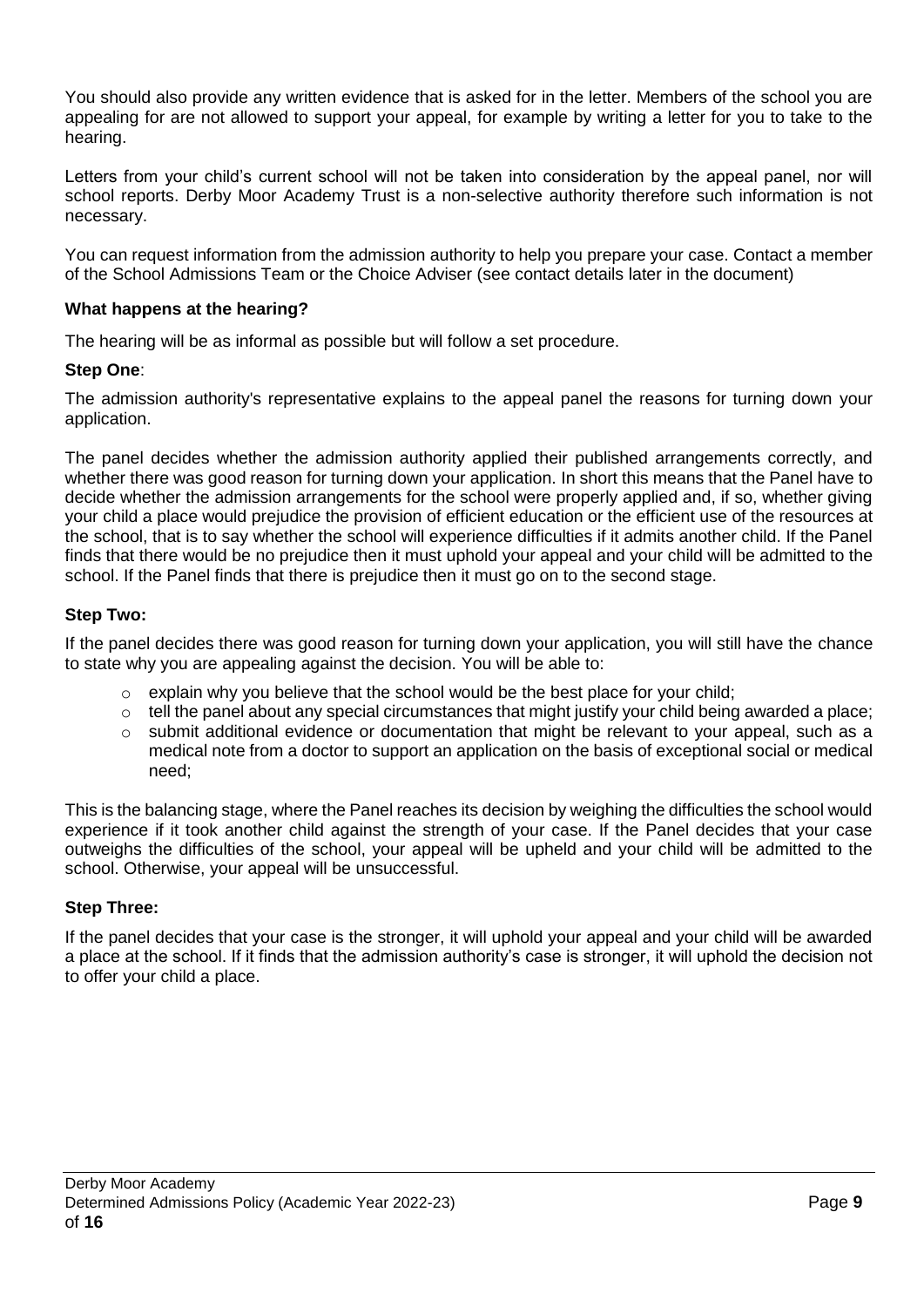# <span id="page-9-0"></span>**When will I be informed of the Panel's decision?**

The panel will let you and the admission authority know their decision by post within seven days of the appeal hearing. If your appeal is successful your child will be offered a place at the school.

#### <span id="page-9-1"></span>**Is the Panel's decision final?**

The Panel's decision is binding on the school and the Admission Authority. This means that, if your appeal is successful, the school must admit your child. If your appeal is not successful your child's name may remain on the waiting list at the school if you wish.

There is no further right of appeal. However, if you feel that the appeal panel has not been properly set up or has not followed procedures correctly you can complain to the Local Government Ombudsman. You should note that the Ombudsman cannot overturn the Panel's decision as this can only be done by the courts.

#### <span id="page-9-2"></span>**Is there anything I can do if my appeal fails?**

You can't appeal twice for a place at the same school in the same school year unless the admission authority agrees that your first appeal wasn't conducted correctly or they accept that there has been a change in your circumstances.

You can apply for a place the following school year, and if your application is refused, you have the right to appeal again.

#### <span id="page-9-3"></span>**Can I complain about the appeals process?**

If you are unhappy about the way the appeal process was carried out you can complain to your Local Government Ombudsman. While they can recommend a new appeal, the Ombudsman can't review or overturn the appeal panel's decision.

If there is a change in your circumstances you may be able to apply to appeal again, if the admission authority considers the change relevant to your application.

Appeal panels are independent bodies, so the Secretary of State for Children, Schools and Families cannot review or overturn the decisions of individual panels. They can only consider complaints about whether the appeal panel was correctly set up by the admission authority.

## **Returning your completed form**

<span id="page-9-4"></span>Please complete the Appeal form in full, sign it (keep the guidance notes to remind you of what the Appeal will involve) and send the completed Appeal form to the address shown by 29 March 2022 at the very latest.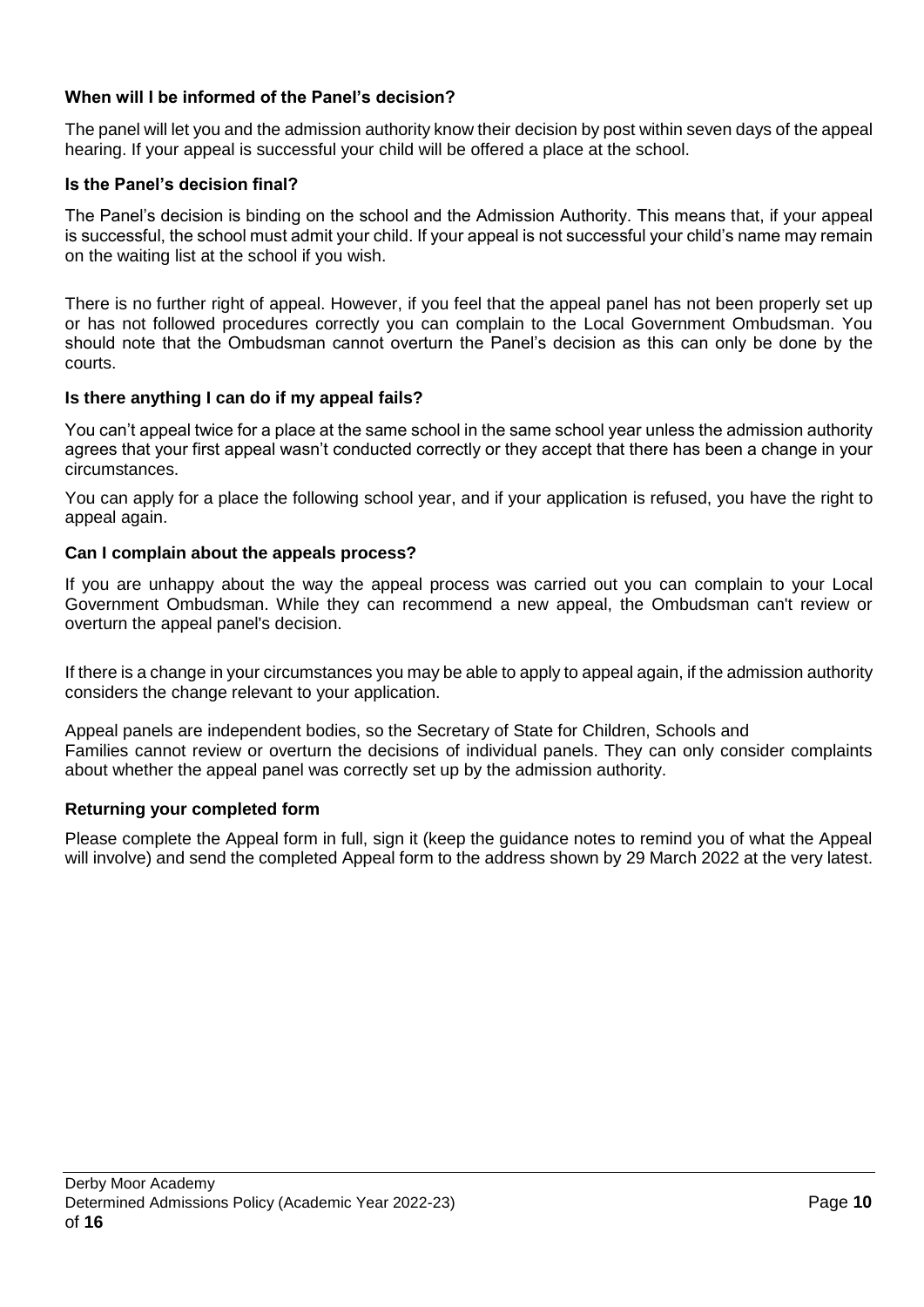# **Definitions of Terms Used in this Booklet**

The following are definitions of terms and phrases used in the admission process. Individual schools, which are admitting authorities, can choose to adopt different definitions. If they do so they must make clear to parents how they have defined these terms.

# **Academies**

Academies are all-ability, state- funded schools. They have sponsors from a wide range of backgrounds. Sponsors appoint the majority of governors to the governing body, which agrees the academies admission arrangements with DFE.

# **Admission authority**

The body which sets a school's admission arrangements. This is either the local authority in the case of maintained or voluntary controlled schools or the governing body for all other schools.

## **Admission arrangements**

The overall procedure, practices and oversubscription criteria used in deciding allocation of school places.

# **Appeal panel**

An independent panel who hears appeals against admissions decisions.

## **Catchment area**

A defined geographical area which is used to decide which applications may be given priority to attend a particular school.

## **Children in care (looked after children)**

Children who are in the care of local authorities.

## **Community schools**

Community schools are schools run by the authority (maintained schools or voluntary controlled schools) which decides on the admission arrangements.

## **Distance from home to school**

Distance will be measured by the shortest walking route from the front door of the child's permanent home address (including flats and apartments) to the main entrance of the school, using the Local Authority's computerised measuring system, with those living closer to the school being given preference.

## **Exceptional medical need**

The term 'Exceptional Medical Need' means that the family's health and welfare would be best served if their child attended the school. Parents / guardians need to provide to provide medical evidence in the form of a letter or report from a doctor to support their case. They have to establish that the school is the best / only school to serve their family's needs. They also need to state why other schools could not provide the appropriate support for their family's needs.

The documentary evidence should be submitted with the preference form by the closing date.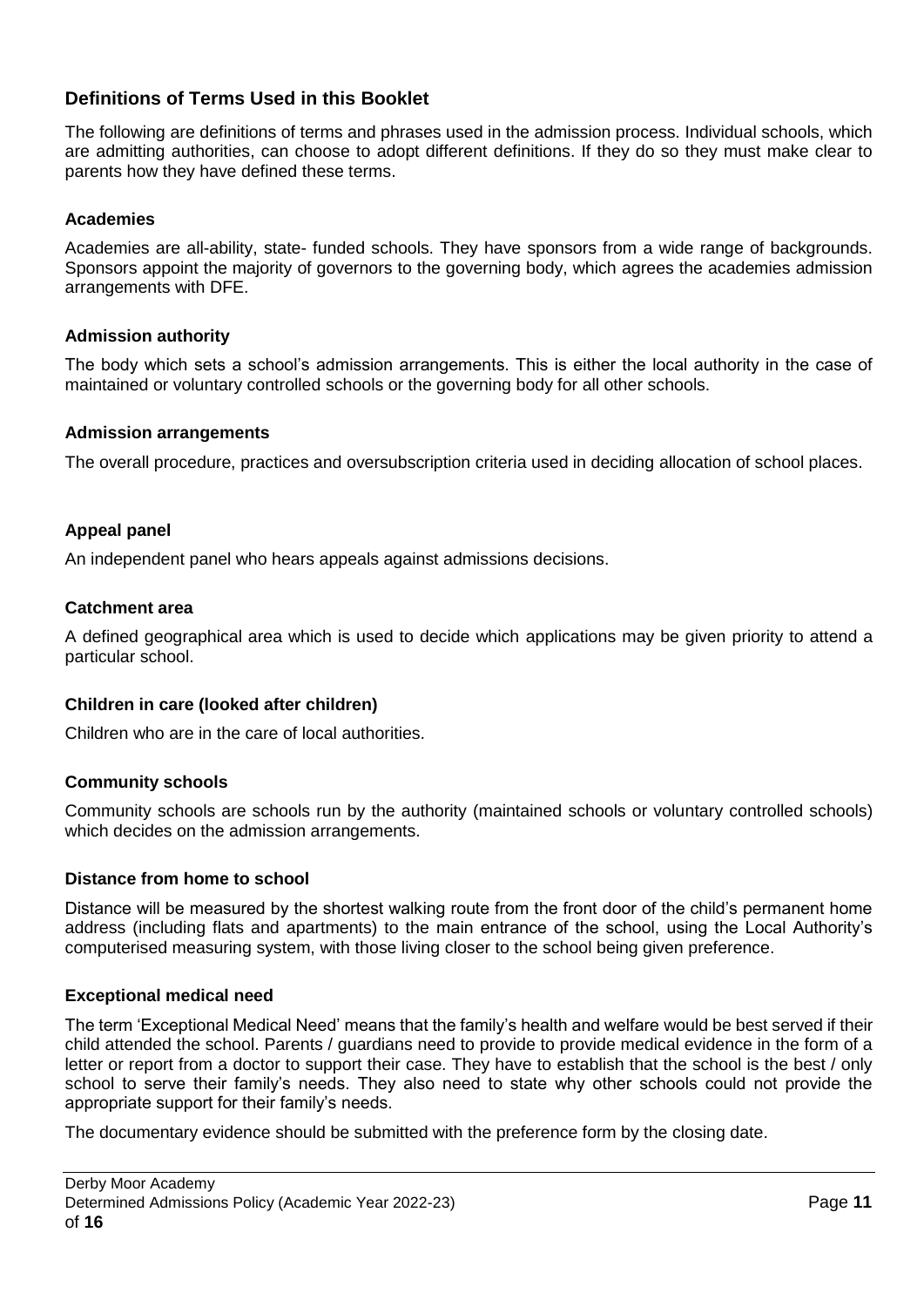# **Exceptional social need**

The term 'Exceptional Social Need' means that the family's health and welfare would be best served if their child attended the school. Parents / guardians need to provide evidence in the form of a letter or report from a social worker or other professional in the area of children's welfare to support their case. They would have to establish that the school was the best / only school to service their family's needs. They also need to state why other schools could not provide the appropriate support for their family's needs. The documentary evidence should be submitted with the preference form by the closing date.

# **Governing bodies**

Every school has a governing body, which often includes parents. Governing bodies promote high standards of educational achievement. They have three key roles: setting strategic direction, ensuring accountability and monitoring and evaluation.

## **Home address**

It is not possible for parents to obtain a place in an oversubscribed school by sending their child to live with a friend or relative who live closer to the school. When determining admissions the child's permanent home address is used. This is defined as the permanent home address of the parent or legal guardian. If parents or legal guardians live at different addresses and both have parental responsibility the address on the family allowance book will be used to determine the child's permanent address. Where required parents/legal guardians will also be required to provide proof in the form of a recent council tax bill, a utility bill, a tenancy agreement or exchange of contracts on a new home to prove that they live at the address.

## **Parent / family member**

A parent is any person who has parental responsibility or care of the child.

# **Sibling**

The term sibling includes: brothers and sisters, foster brothers or sisters, half brothers or sisters and step brothers or sisters living at the same address and as a family unit.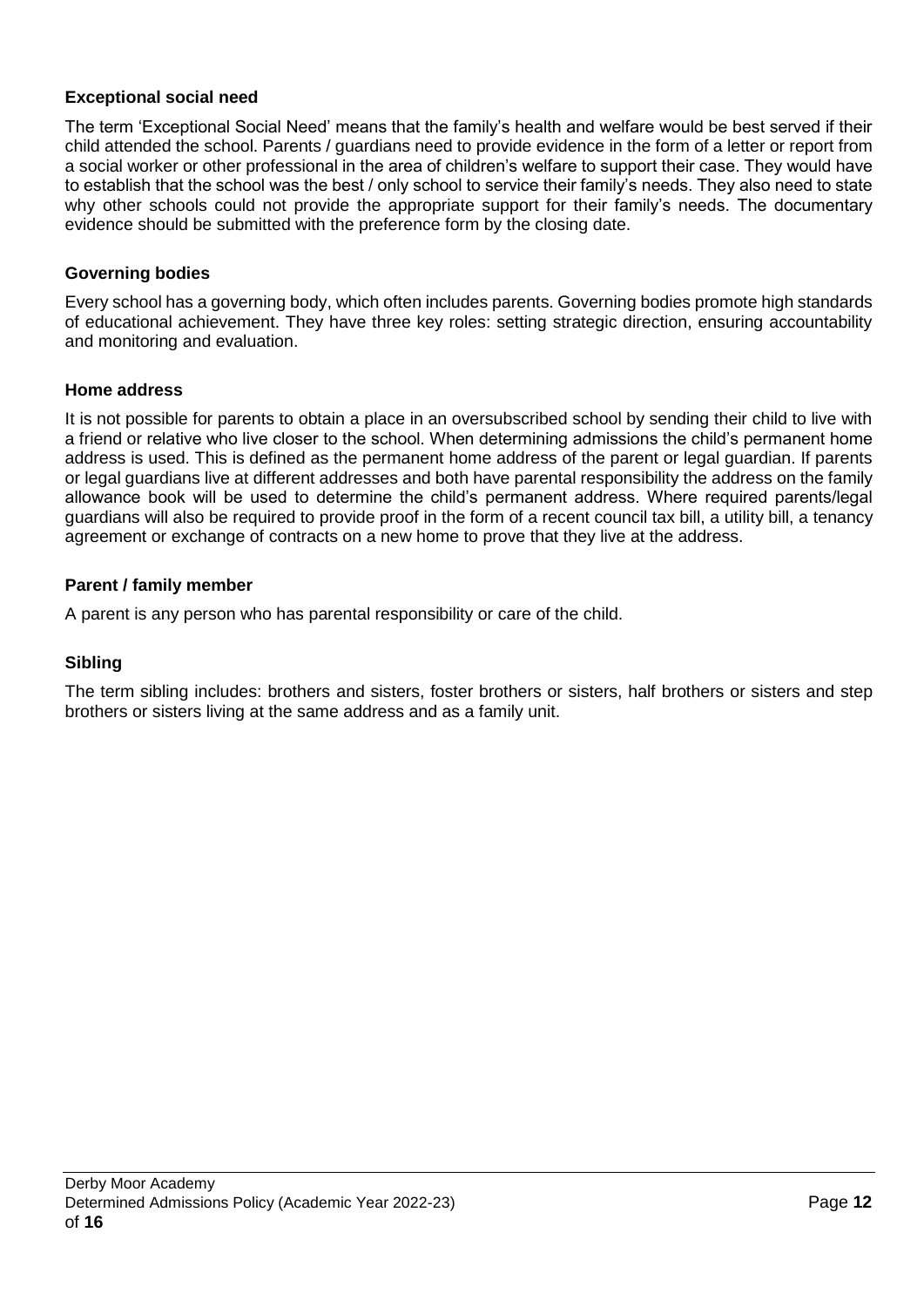

# **Together we succeed**

**Achievement Aspiration** 

**High Expectations** Community

# <span id="page-12-0"></span>**Appeal against Admission Decision**

To be completed by the parent or carer

| Name of any siblings (brothers and sisters) who currently attend Secondary School:                                                                                                                                                                                                                   |               |                         |  |  |
|------------------------------------------------------------------------------------------------------------------------------------------------------------------------------------------------------------------------------------------------------------------------------------------------------|---------------|-------------------------|--|--|
| <b>Name</b>                                                                                                                                                                                                                                                                                          | Date of Birth | <b>Secondary School</b> |  |  |
|                                                                                                                                                                                                                                                                                                      |               |                         |  |  |
|                                                                                                                                                                                                                                                                                                      |               |                         |  |  |
|                                                                                                                                                                                                                                                                                                      |               |                         |  |  |
| Statement by parent(s) or carer(s)                                                                                                                                                                                                                                                                   |               |                         |  |  |
| Please include any social or medical reasons that you feel are relevant to your case for gaining a place at this<br>particular school. If you have social or medical reasons, these should be supported with appropriate documentation<br>from a qualified person (doctor, social worker and so on). |               |                         |  |  |
|                                                                                                                                                                                                                                                                                                      |               |                         |  |  |
|                                                                                                                                                                                                                                                                                                      |               |                         |  |  |
|                                                                                                                                                                                                                                                                                                      |               |                         |  |  |
|                                                                                                                                                                                                                                                                                                      |               |                         |  |  |
|                                                                                                                                                                                                                                                                                                      |               |                         |  |  |
|                                                                                                                                                                                                                                                                                                      |               |                         |  |  |
|                                                                                                                                                                                                                                                                                                      |               |                         |  |  |
|                                                                                                                                                                                                                                                                                                      |               |                         |  |  |
|                                                                                                                                                                                                                                                                                                      |               |                         |  |  |
|                                                                                                                                                                                                                                                                                                      |               |                         |  |  |
| Please continue overleaf if required. Please turn over                                                                                                                                                                                                                                               |               |                         |  |  |
|                                                                                                                                                                                                                                                                                                      |               |                         |  |  |
| Received by Admissions                                                                                                                                                                                                                                                                               |               | Received by GSU         |  |  |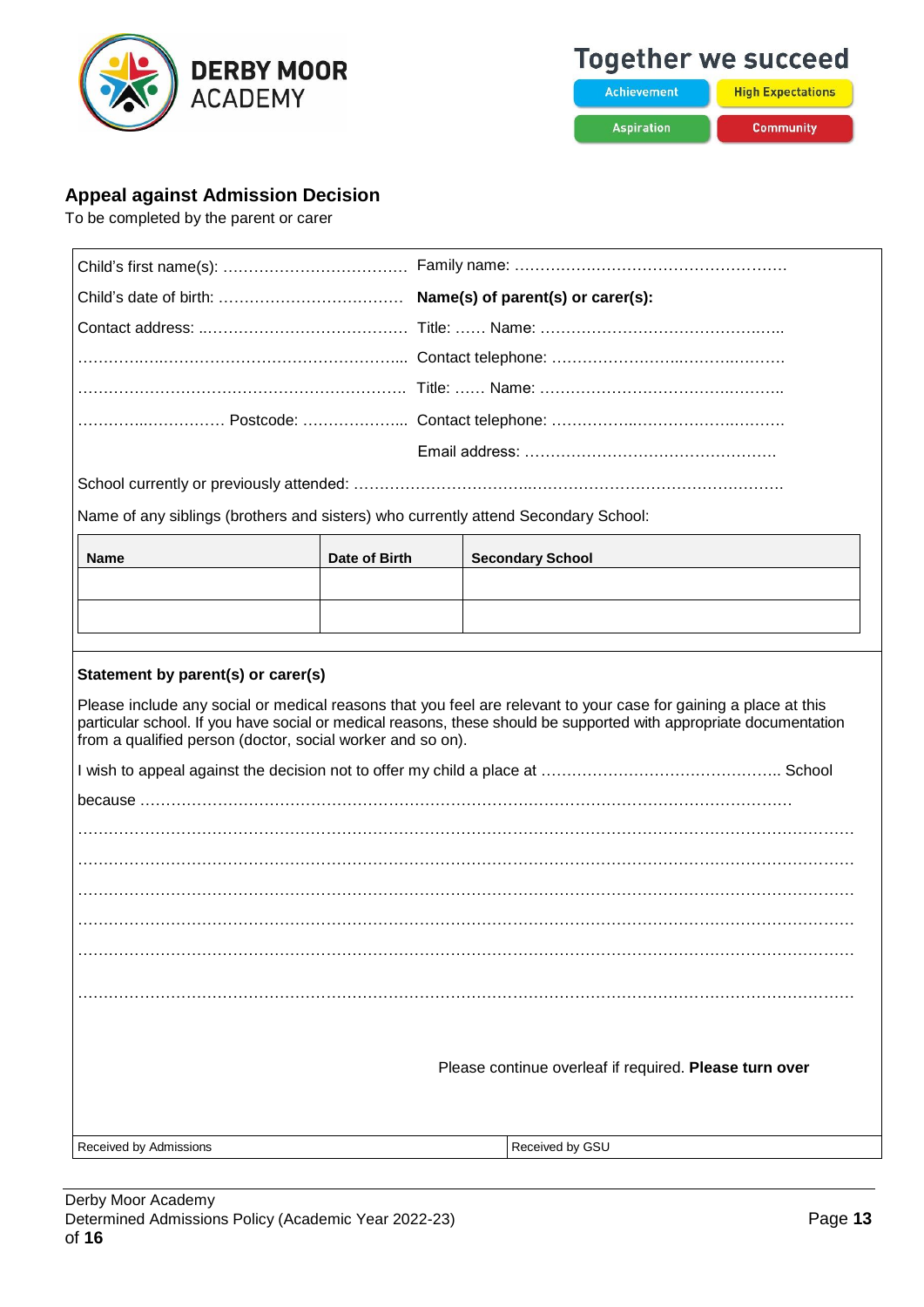| Statement by parent(s) or carer(s), continued                                                                   |                                         |  |  |  |
|-----------------------------------------------------------------------------------------------------------------|-----------------------------------------|--|--|--|
|                                                                                                                 |                                         |  |  |  |
|                                                                                                                 |                                         |  |  |  |
|                                                                                                                 |                                         |  |  |  |
|                                                                                                                 |                                         |  |  |  |
|                                                                                                                 |                                         |  |  |  |
|                                                                                                                 |                                         |  |  |  |
|                                                                                                                 |                                         |  |  |  |
|                                                                                                                 |                                         |  |  |  |
|                                                                                                                 |                                         |  |  |  |
|                                                                                                                 |                                         |  |  |  |
|                                                                                                                 |                                         |  |  |  |
|                                                                                                                 |                                         |  |  |  |
|                                                                                                                 |                                         |  |  |  |
|                                                                                                                 |                                         |  |  |  |
|                                                                                                                 |                                         |  |  |  |
| Have you appealed before? $\Box$ Yes $\Box$ No. If yes, please give the name(s) of the schools and the year(s). |                                         |  |  |  |
|                                                                                                                 |                                         |  |  |  |
|                                                                                                                 |                                         |  |  |  |
| Would you like an interpreter to help you at the appeal hearing? $\Box$ Yes $\Box$ No                           |                                         |  |  |  |
|                                                                                                                 |                                         |  |  |  |
|                                                                                                                 |                                         |  |  |  |
|                                                                                                                 |                                         |  |  |  |
|                                                                                                                 |                                         |  |  |  |
|                                                                                                                 |                                         |  |  |  |
|                                                                                                                 |                                         |  |  |  |
| Please return this form to:                                                                                     | Date of your allocation/refusal letter: |  |  |  |
| Clerk to the Admission Appeal Panel Derby Moor                                                                  |                                         |  |  |  |
| Academy Moorway Lane<br>Littleover Derby                                                                        |                                         |  |  |  |
|                                                                                                                 |                                         |  |  |  |
| <b>DE23 2FS</b><br>Tel: 01332 772706                                                                            |                                         |  |  |  |
| Fax: 01332 776460                                                                                               |                                         |  |  |  |
| E-mail: info@derbymoor.derbv.sch.uk                                                                             |                                         |  |  |  |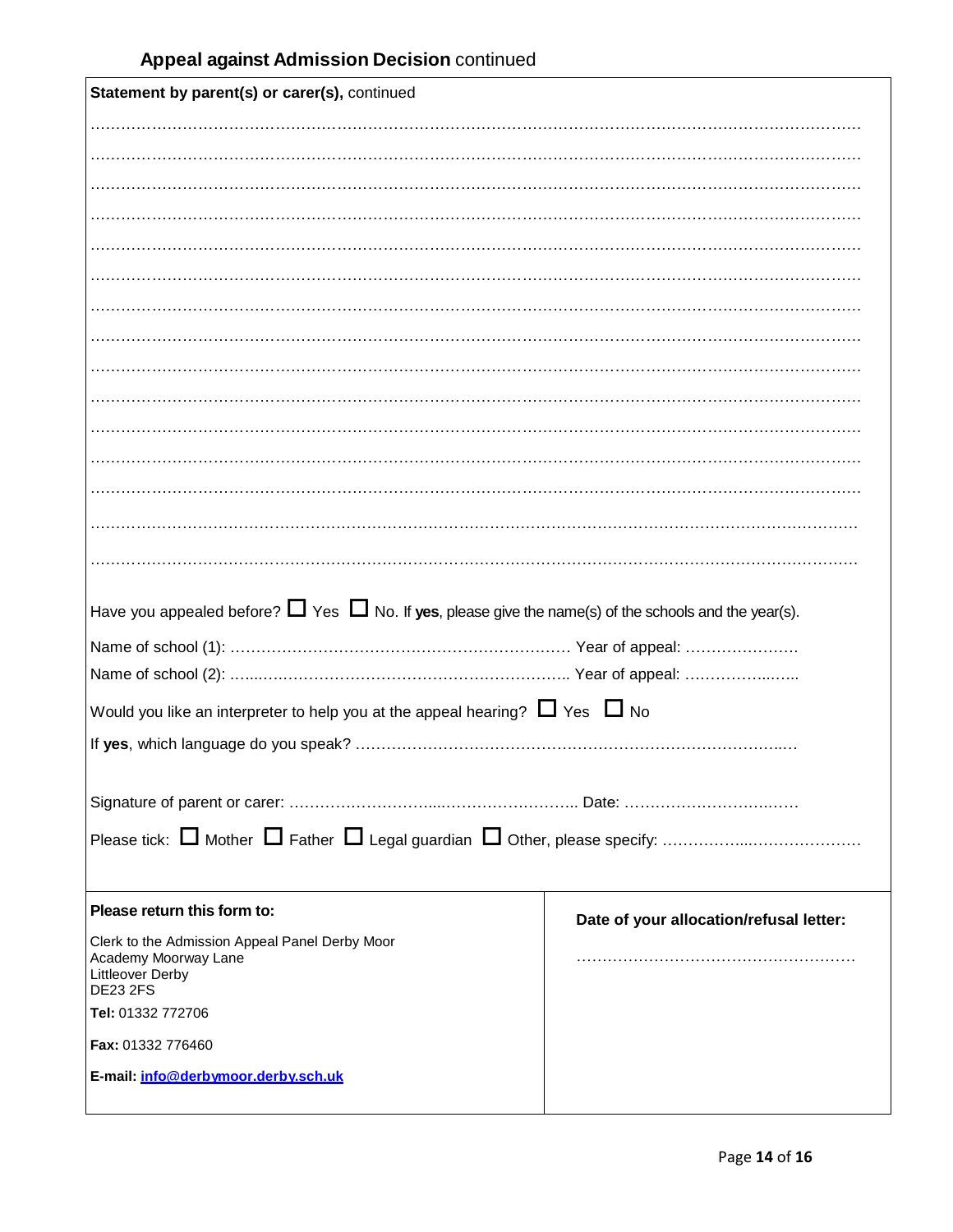# **EQUALITY IMPACT ASSESSMENT POLICY CHECKLIST**

|                                                                                                                                                                                                                                                                                                                                                 | <b>Equality Impact Assessment of DMA Policy</b>                                                                                                                                                                                                                                                                                                                                                                                                                                                                                                                                                                                                                                                                                                                                                                                                                                                                                                                                      |                              |                          |                                     |                                      |                                        |
|-------------------------------------------------------------------------------------------------------------------------------------------------------------------------------------------------------------------------------------------------------------------------------------------------------------------------------------------------|--------------------------------------------------------------------------------------------------------------------------------------------------------------------------------------------------------------------------------------------------------------------------------------------------------------------------------------------------------------------------------------------------------------------------------------------------------------------------------------------------------------------------------------------------------------------------------------------------------------------------------------------------------------------------------------------------------------------------------------------------------------------------------------------------------------------------------------------------------------------------------------------------------------------------------------------------------------------------------------|------------------------------|--------------------------|-------------------------------------|--------------------------------------|----------------------------------------|
| <b>Title of Policy</b>                                                                                                                                                                                                                                                                                                                          | <b>Determined Admissions Policy</b>                                                                                                                                                                                                                                                                                                                                                                                                                                                                                                                                                                                                                                                                                                                                                                                                                                                                                                                                                  |                              |                          |                                     |                                      |                                        |
| PART <sub>1</sub>                                                                                                                                                                                                                                                                                                                               | Positive Impact - reducing inequalities                                                                                                                                                                                                                                                                                                                                                                                                                                                                                                                                                                                                                                                                                                                                                                                                                                                                                                                                              |                              |                          |                                     |                                      |                                        |
| <b>Statutory duty/equality</b><br>legislation: Equality Impact<br>Assessment undertaken or is<br>satisfied.<br>$D =$ Disability, $GA =$ Gender<br>reassignment, $P =$ Pregnancy &<br>Maternity, $R =$ Race, $R/B =$<br>Religion or Belief, $S =$ Sex, $SO =$<br>Sexual Orientation.<br>$A = Age$ , $M/CP =5$ Marriage and<br>Civil Partnerships | How is the policy likely to have a significant positive impact on equality by reducing inequalities that already exist?<br>All potential students will have the opportunity to apply to Derby Moor Academy without discrimination. All potential students<br>who apply will be subject to the criteria as discussed within the policy so eliminating any possibility of potential students not being<br>admitted on unfair grounds.<br>Could the policy have a significant negative impact on equality in relation to each of the following groups or<br>characteristics?<br>It is critical that all potential students are not discriminated against in relation to admission to the school. The school must follow<br>the criteria set in admitting students to the school. Parents have a right of appeal if their place is refused and above this a right<br>to contact the Admissions Ombudsman should they feel that an appeal has not been heard in a non-discriminatory way. |                              |                          |                                     |                                      |                                        |
| <b>Characteristics</b><br>Indicate areas of likely impact<br>П                                                                                                                                                                                                                                                                                  | Promote equal<br>opportunities                                                                                                                                                                                                                                                                                                                                                                                                                                                                                                                                                                                                                                                                                                                                                                                                                                                                                                                                                       | Get rid of<br>discrimination | Get rid of<br>harassment | Promote good<br>community relations | <b>Promote positive</b><br>attitudes | <b>Promote/protect</b><br>human rights |
| D                                                                                                                                                                                                                                                                                                                                               | Υ                                                                                                                                                                                                                                                                                                                                                                                                                                                                                                                                                                                                                                                                                                                                                                                                                                                                                                                                                                                    | Y                            |                          | Y                                   | v                                    | Y                                      |
| GA                                                                                                                                                                                                                                                                                                                                              | $\vee$                                                                                                                                                                                                                                                                                                                                                                                                                                                                                                                                                                                                                                                                                                                                                                                                                                                                                                                                                                               | $\checkmark$                 |                          | $\vee$                              | $\checkmark$                         | $\checkmark$                           |
| P                                                                                                                                                                                                                                                                                                                                               |                                                                                                                                                                                                                                                                                                                                                                                                                                                                                                                                                                                                                                                                                                                                                                                                                                                                                                                                                                                      | $\vee$                       |                          | Y                                   |                                      |                                        |
| $\mathsf{R}$                                                                                                                                                                                                                                                                                                                                    | $\checkmark$                                                                                                                                                                                                                                                                                                                                                                                                                                                                                                                                                                                                                                                                                                                                                                                                                                                                                                                                                                         | $\checkmark$                 |                          | Y                                   | v                                    | Y                                      |
| R/B                                                                                                                                                                                                                                                                                                                                             | v                                                                                                                                                                                                                                                                                                                                                                                                                                                                                                                                                                                                                                                                                                                                                                                                                                                                                                                                                                                    | Υ                            |                          | Ÿ                                   | v                                    | Y                                      |
| $\mathbf{s}$                                                                                                                                                                                                                                                                                                                                    | Y                                                                                                                                                                                                                                                                                                                                                                                                                                                                                                                                                                                                                                                                                                                                                                                                                                                                                                                                                                                    | $\vee$                       |                          | Y                                   | $\checkmark$                         | Υ                                      |
| <b>SO</b>                                                                                                                                                                                                                                                                                                                                       | v                                                                                                                                                                                                                                                                                                                                                                                                                                                                                                                                                                                                                                                                                                                                                                                                                                                                                                                                                                                    | $\vee$                       |                          | Y                                   | v                                    | Y                                      |
| A                                                                                                                                                                                                                                                                                                                                               |                                                                                                                                                                                                                                                                                                                                                                                                                                                                                                                                                                                                                                                                                                                                                                                                                                                                                                                                                                                      |                              |                          |                                     |                                      |                                        |
| <b>M/CP</b>                                                                                                                                                                                                                                                                                                                                     |                                                                                                                                                                                                                                                                                                                                                                                                                                                                                                                                                                                                                                                                                                                                                                                                                                                                                                                                                                                      |                              |                          |                                     |                                      |                                        |
| <b>Equality Impact Assessment</b><br>of DMA Policy                                                                                                                                                                                                                                                                                              |                                                                                                                                                                                                                                                                                                                                                                                                                                                                                                                                                                                                                                                                                                                                                                                                                                                                                                                                                                                      | <b>Records</b>               |                          |                                     |                                      |                                        |
| Name of person responsible<br>for policy                                                                                                                                                                                                                                                                                                        | Catherine Bhundia                                                                                                                                                                                                                                                                                                                                                                                                                                                                                                                                                                                                                                                                                                                                                                                                                                                                                                                                                                    |                              |                          |                                     |                                      |                                        |
| Date of EIA of Policy                                                                                                                                                                                                                                                                                                                           | 09/07/20                                                                                                                                                                                                                                                                                                                                                                                                                                                                                                                                                                                                                                                                                                                                                                                                                                                                                                                                                                             |                              |                          |                                     |                                      |                                        |

<span id="page-14-0"></span>*A = Age, M/CP = Marriage and Civil Partnerships –applies in respect of employment framework policies*